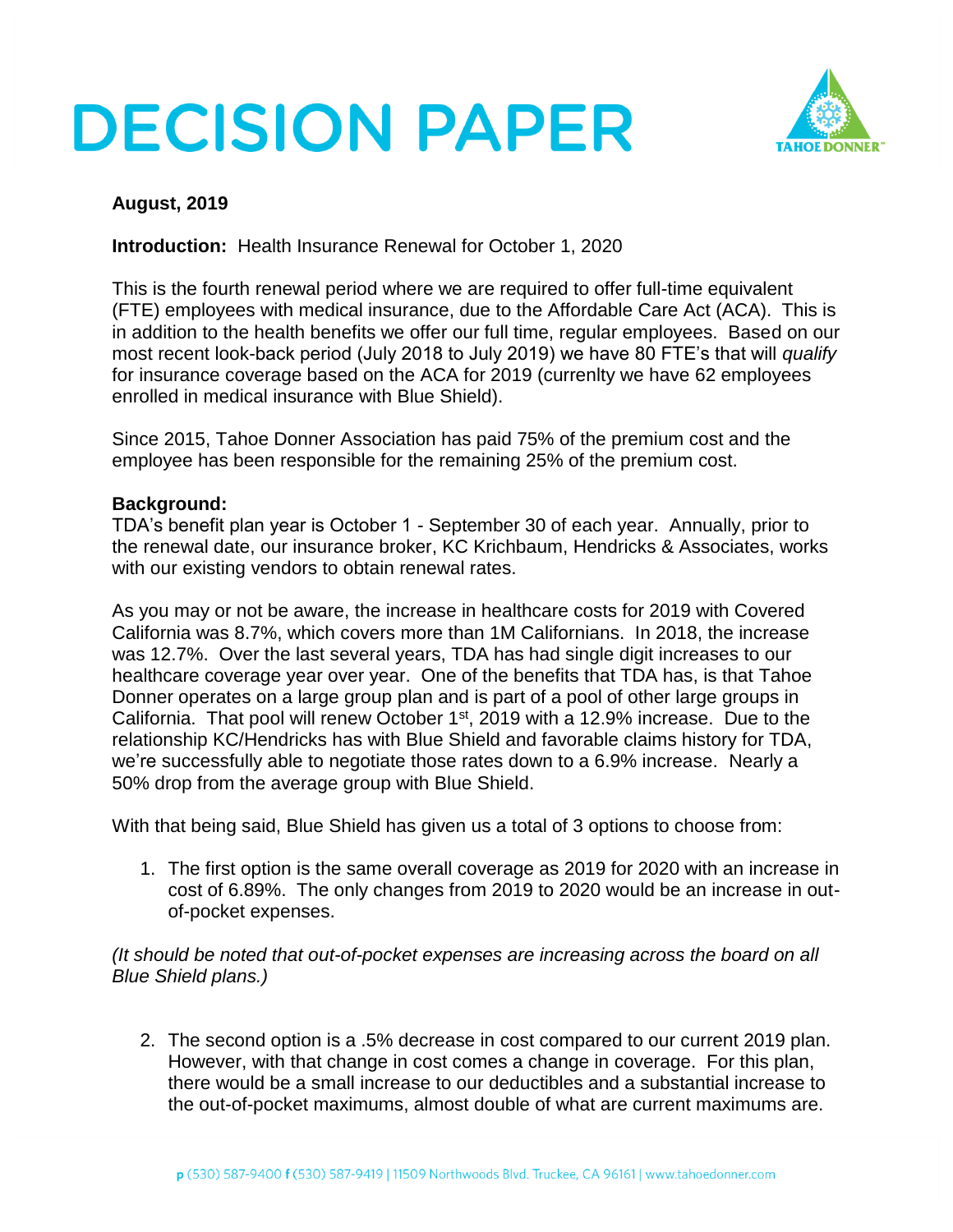# **DECISION PAPER**



3. The third option is to offer 2 separate plans for employees to choose from. The base plan would be a high deductible plan that also has an HSA Account (Health Savings Account). This plan does not include any copays and the deductibles are almost 3x the amount of the current offering. The second plan option would be our current plan with a 6.89% increase in cost, it would come with an FSA Account (Flex Spending Account). This plan would be the 'buy-up' plan.

Over the past 12 months, the insurance costs for our health plan have been approximately \$72,000/mo or \$872,000/annually.

All of the details of these plans have been included on the spreadsheets attached to this Decision Paper.

In addition to our medical coverage with Blue Shield, we also offer Vision coverage through VSP, as well as Dental coverage through Guardian. Our VSP vision costs will be remaining flat for 2020, with no additional costs incurred. However, after 2 years without any increases in cost, our dental coverage with Guardian will be increasing rates by 4.9% for 2020. The increase in dental costs equate to roughly \$3,000 over the plan year.

The regional labor pool continues to shrink due to the high cost of living within the region. TDA and every other business within the Tahoe region are fighting for a small workforce population. With competitors in our region offering greater insurance coverage at lower costs, as well as offering insurance for part time employees, TDA needs to retain a competitive advantage or at least parity in attracting new team members, and more importantly, keeping the team members we have. Our annual average increase in wages is roughly 3-3.5%, which doesn't even cover the increase in medical coverage cost.